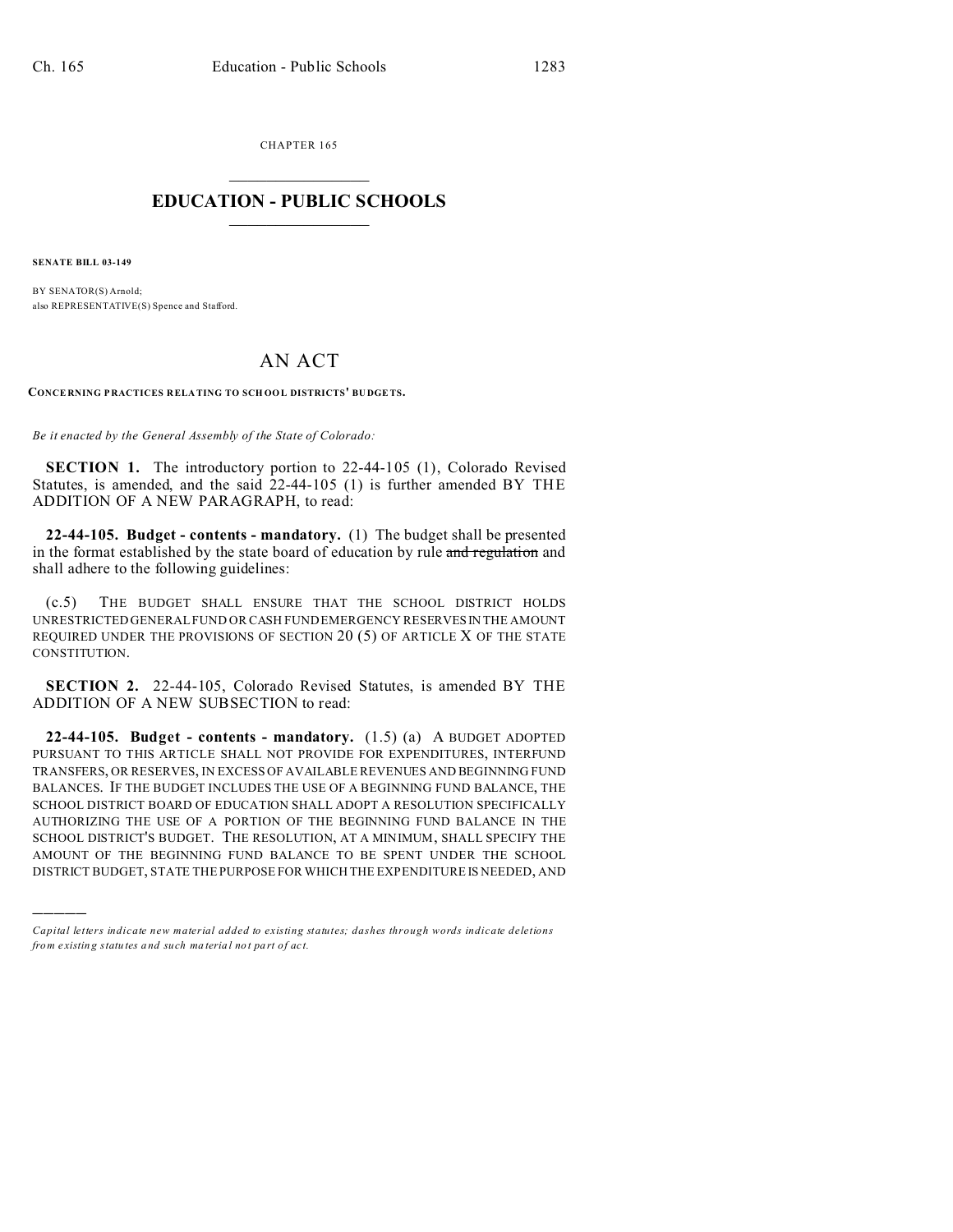STATE THE SCHOOL DISTRICT'S PLAN TO ENSURE THAT THE USE OF THE BEGINNING FUND BALANCE WILL NOT LEAD TO AN ONGOING DEFICIT.

(b) EACH SCHOOL DISTRICT SHALL ANNUALLY PREPARE AN ITEMIZED RECONCILIATION BETWEEN THE FISCAL YEAR END FUND BALANCES BASED ON THE BUDGETARY BASIS OF ACCOUNTING USED BY THE SCHOOL DISTRICT AND THE FISCAL YEAR END FUND BALANCES BASED ON THE MODIFIED ACCRUAL BASIS OF ACCOUNTING. THE RECONCILIATION SHALL INCLUDE, BUT NEED NOT BE LIMITED TO, THE LIABILITY FOR ACCRUED SALARIES AND RELATED BENEFITS. THE RECONCILIATION SHALL BE INCLUDED WITH THE FINAL VERSION OF THE AMENDED BUDGET AND THE ANNUAL AUDITED FINANCIAL STATEMENTS.

**SECTION 3.** 22-44-103 (1), Colorado Revised Statutes, is amended to read:

**22-44-103. Budget and appropriation - required.** (1) The board of education of each school district shall adopt a budget and an appropriation resolution for each fiscal year, prior to the beginning of the fiscal year. THE BOARD SHALL ENSURE THAT THE DISTRICT USES THE FULL ACCRUAL BASIS OF ACCOUNTING WHEN BUDGETING AND ACCOUNTING FOR ANY ENTERPRISE FUNDS INCLUDED IN THE DISTRICT BUDGET.

**SECTION 4.** 22-45-102 (1), Colorado Revised Statutes, is amended to read:

**22-45-102. Accounts.** (1) (a) EACH SCHOOL DISTRICT SHALL USE THE FULL ACCRUAL BASIS OF ACCOUNTING WHEN BUDGETING AND ACCOUNTING FOR ANY ENTERPRISE FUNDS INCLUDED IN THE DISTRICT BUDGET. The board of education of each school district shall cause financial records to be kept in accordance with generally accepted principles of governmental accounting. The financial transactions of the school district shall be recorded in general, appropriation, revenue, and expenditure records. Appropriate entries from the adopted budget shall be made in the records for the respective funds. Separate accounts shall be maintained for each of the several funds prescribed by this article. Continuing balances of the various budgetary accounts shall be maintained on at least a monthly basis.

(b) The board of education of each school district shall review the financial condition of said school district from time to time AT LEAST QUARTERLY during the fiscal year. and may THE BOARD SHALL require the secretary, treasurer, or any employee who has duties which relate to the fiscal affairs of said school district to submit a financial report covering his THE fiscal actions from time to time as deemed appropriate by said board INVOLVING THE GENERAL FUND, AND OTHER FUNDS THAT THE BOARD MAY REQUEST, AT LEAST QUARTERLY. AT A MINIMUM, THE REPORT SHALL INCLUDE:

(I) THE ACTUAL AMOUNTS SPENT AND RECEIVED AS OF THE DATE OF THE REPORT FROM EACH OF THE SEVERAL FUNDS BUDGETED BY THE DISTRICT FOR THE FISCAL YEAR, EXPRESSED AS DOLLAR AMOUNTS AND AS PERCENTAGES OF THE ANNUAL BUDGET;

(II) THE ACTUAL AMOUNTS SPENT AND RECEIVED FOR EACH FUND FOR THE SAME PERIOD IN THE PRECEDING FISCAL YEAR, EXPRESSED AS DOLLAR AMOUNTS AND AS PERCENTAGES OF THE ANNUAL BUDGET;